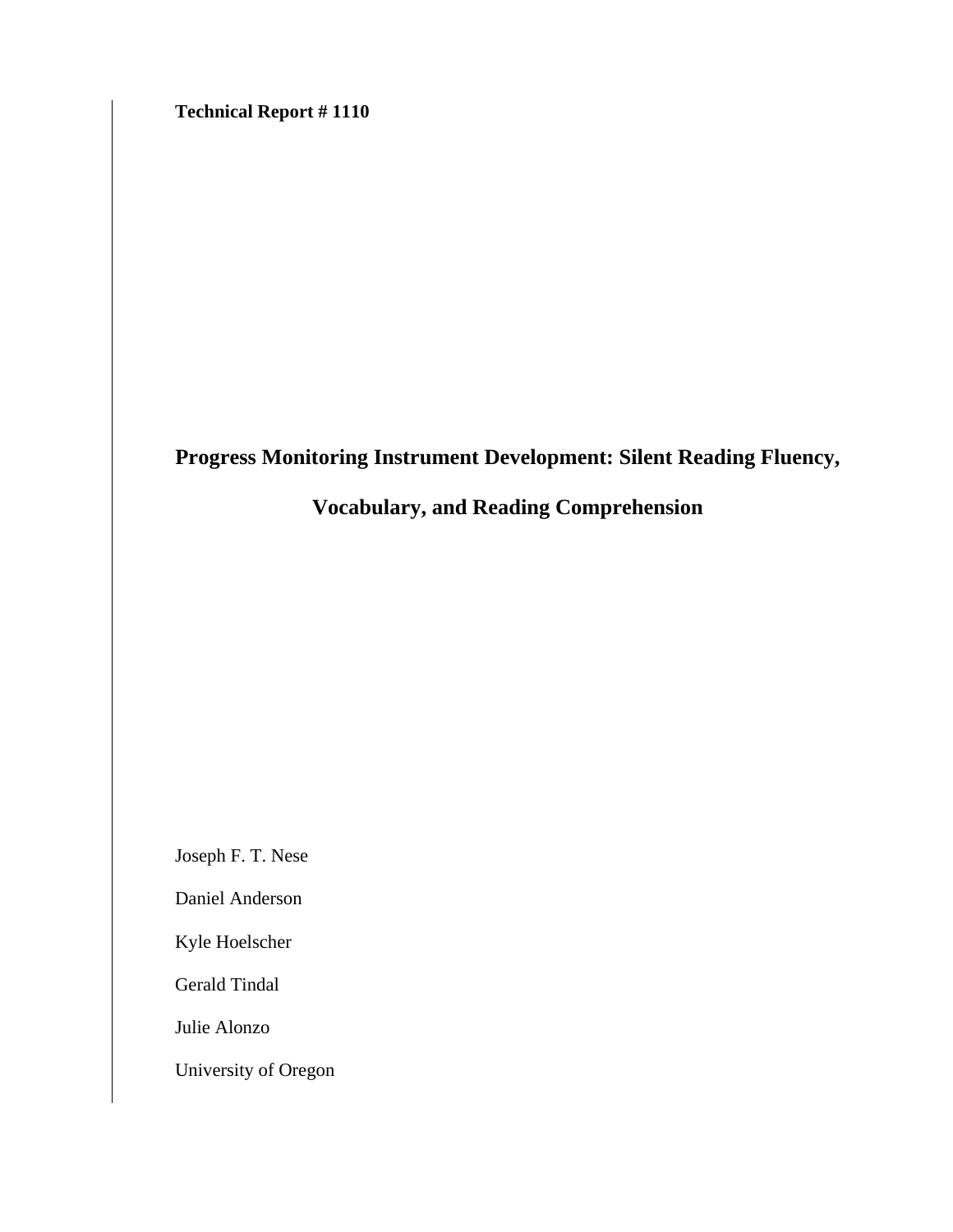

behavioral research & teaching

Published by

Behavioral Research and Teaching University of Oregon • 175 Education 5262 University of Oregon • Eugene, OR 97403-5262 Phone: 541-346-3535 • Fax: 541-346-5689 http://brt.uoregon.edu

Note: Funds for this data set used to generate this report come from a federal grant awarded to the UO from the Office of Special Education Programs, U.S. Department of Education: Steppingstones of Technology Innovation for Children with Disabilities (PR/Award # H327A090005 funded from August 2009 – August 2011).

Copyright © 2011. Behavioral Research and Teaching. All rights reserved. This publication, or parts thereof, may not be used or reproduced in any manner without written permission.

The University of Oregon is committed to the policy that all persons shall have equal access to its programs, facilities, and employment without regard to race, color, creed, religion, national origin, sex, age, marital status, disability, public assistance status, veteran status, or sexual orientation. This document is available in alternative formats upon request.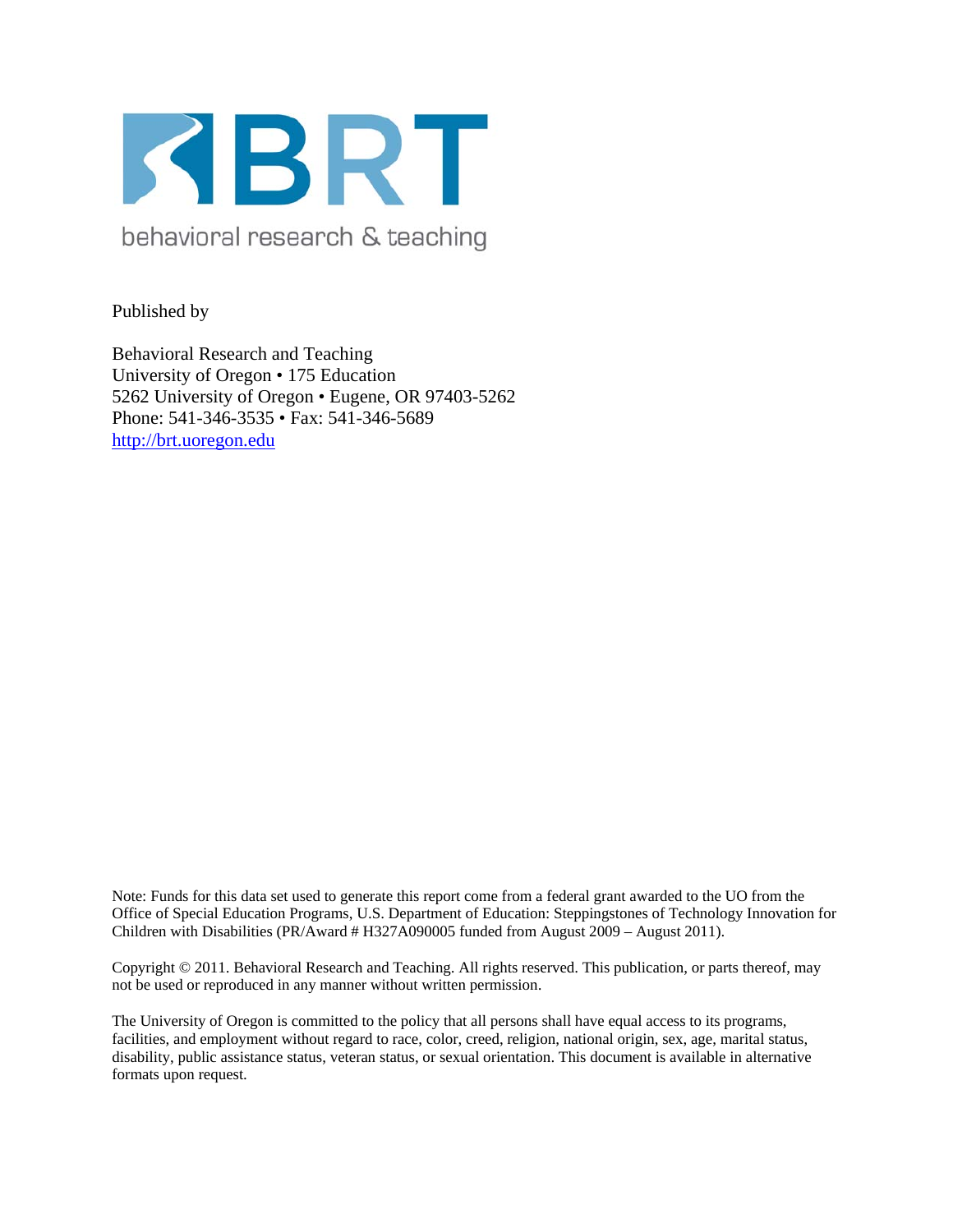# **Abstract**

Curriculum-based measurement (CBM) is designed to measure students' academic status and growth so the effectiveness of instruction may be evaluated. In the most popular forms of reading CBM, the student's oral reading fluency is assessed. This behavior is difficult to sample in a computer-based format, a limitation that may be a function of the lack of available measures for silent reading fluency, vocabulary and comprehension. In this technical report, we describe the development of three specific CBM reading measures designed for a computer format: silent reading fluency, vocabulary, and reading comprehension.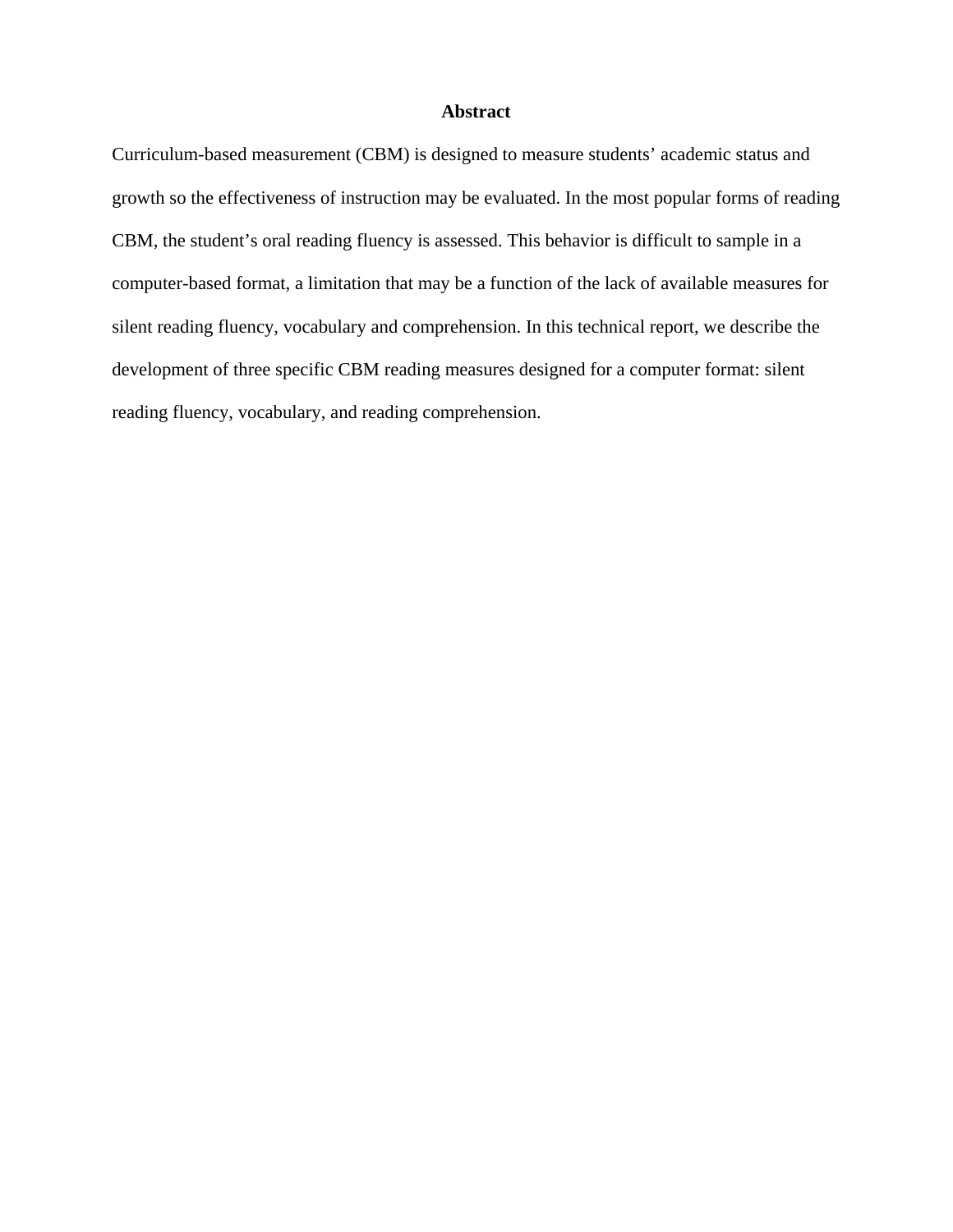# **Progress Monitoring Instrument Development:**

### **Silent Reading Fluency, Vocabulary, and Reading Comprehension**

Curriculum-based measurement (CBM) is designed to measure students' academic status and growth so the effectiveness of instruction may be evaluated (Deno, Marston, & Tindal, 1985; Fuchs, 2004; Good & Jefferson, 1998; Tindal et al., 1985). In practice, alternate CBM forms representative of grade-level outcomes are developed, administered and scored in a standardized manner, and the results then used to document performance and progress.

CBM has established reliability and validity for decision-making (Deno, 1985). Numerous research studies, dating back nearly 30 years, have demonstrated the usefulness of CBM for monitoring the academic progress of students in the basic skill area of oral reading (ORF) (Fuchs, Deno, & Mirkin, 1984; Marston, Deno, & Tindal, 1983; Marston & Magnusson, 1985). Research on ORF has often appeared in the professional literature over the past three decades. As Foegen, Espin, Allinder, and Markell (2001) write: "the number of words read correctly has been shown repeatedly to be a reliable measure (with test-retest reliability ranging from .93 and .99 and interjudge reliability between .96 and .99) and a valid measure (with validity coefficients between words read and criterion measure ranging from .54 and .92)" (p. 227). This statement summarizes the work of Deno, Marston, Mirkin, Lowry, Sindelar, and Jenkins (1982); Fuchs, Deno, and Marston (1983); Jenkins and Jewell (1993); and Tindal and Marston (1996).

In special education, vocabulary measures have been studied only recently. For example, Espin and Deno, (1994-1995) successfully used vocabulary measures to predict content study task performance in a generalized way that was not limited to specific content areas. In an extended replication of this study, Espin and Foegen (1996) investigated vocabulary measures along with maze tasks and oral reading fluency measures and found that vocabulary explained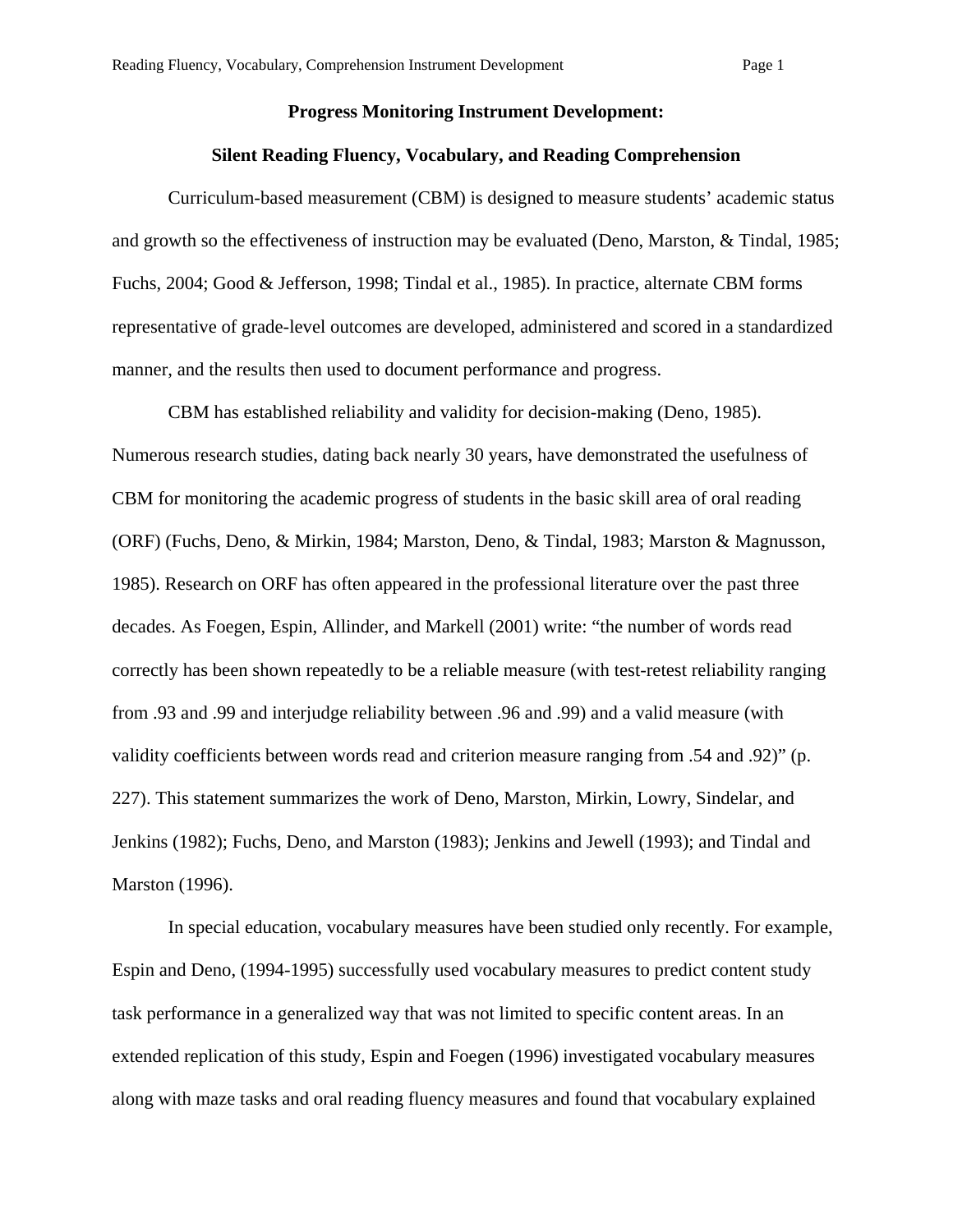most of the variance on all three of these outcomes on content tasks. Nese, Park, Alonzo, and Tindal (in press) likewise found that the easyCBM vocabulary measure accounted for more unique variance in state reading scores than did ORF or comprehension measures. The authors also found the vocabulary and comprehension measures were better predictors of state reading test scores than ORF, indicating that perhaps other reading measures may be better indicators of reading proficiency in the upper elementary grades. As has been suggested by previous research (Cain & Oakhill, 1999; Yovanoff, Duesbery, Alonzo, & Tindal, 2005), beyond third grade learning to read fluently and accurately becomes less important than reading to learn, which may depend more on students' vocabulary and comprehension skills.

Much of the potential of technology has been missed in the development of curriculumbased measures, particularly in the field of computer-based testing (CBT). In particular, most curriculum-based measurements (CBMs) have not yet been computerized (in administration). In part, this limitation may be a function of the behavior being sampled. In the most popular forms of reading CBM, the student's oral reading fluency is assessed. This behavior is difficult to sample in a computer-based format. This limitation also may be a function of the lack of available measures of vocabulary and comprehension. In this technical report, we describe the development of three specific CBM reading measures designed for a computer format: silent reading fluency, vocabulary, and reading comprehension.

#### **Instrument Development Process**

Measures were developed by a team of three researchers and two teachers. The three researchers included two with master's degrees in education and one doctoral student in education. The teachers were both elementary school general education teachers working in a large suburban district in Oregon. The team wrote five types of measures designed to target three areas of reading – silent reading fluency (sentences and maze measures), vocabulary (context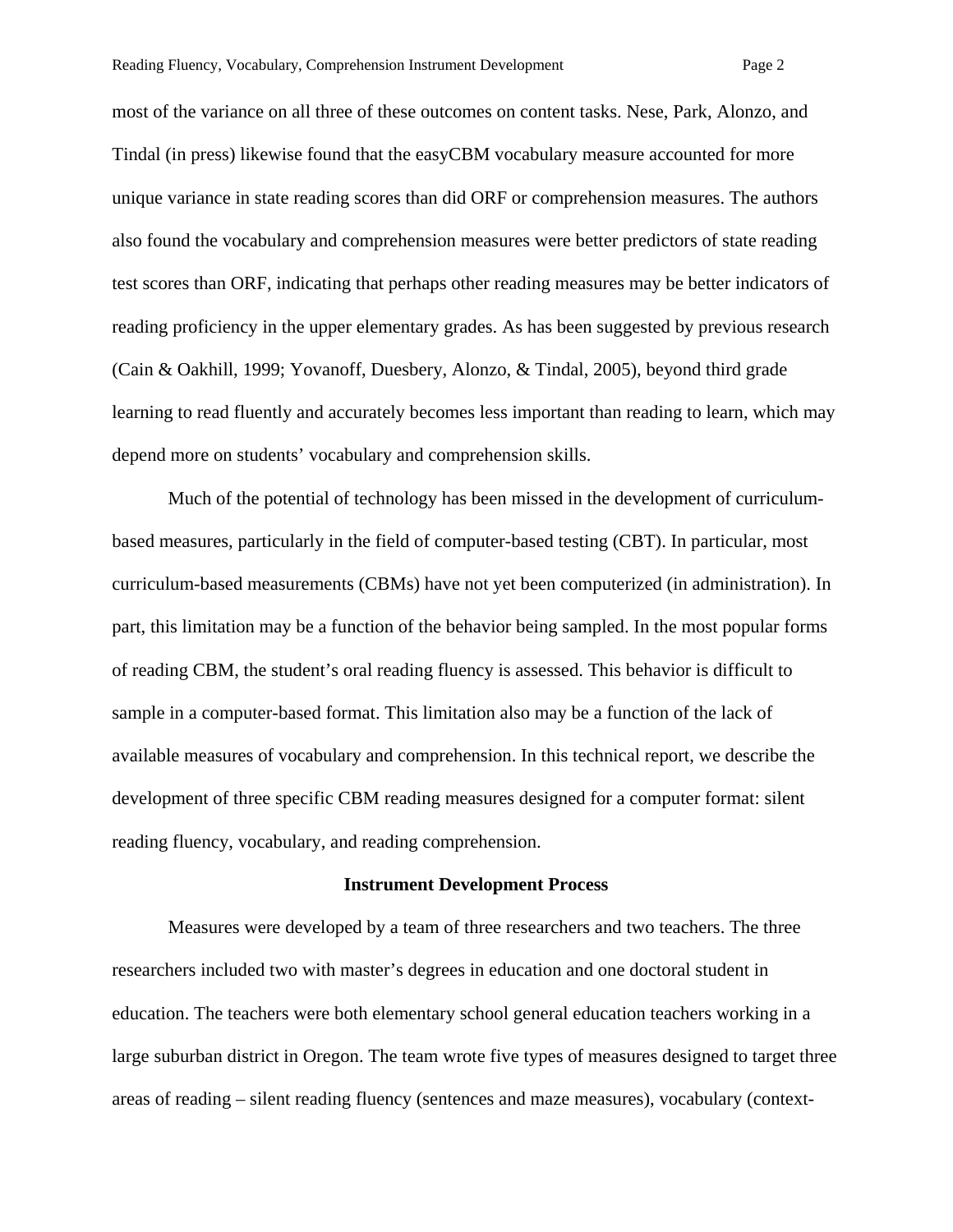embedded vocabulary maze and sentence measures), and comprehension. Each measure was written with varying numbers of items and forms. Two additional researchers – one doctoral student in education and one post-doctoral research fellow – joined the item writing team to review all items and forms for errors (e.g., format and grammatical) and bias (e.g., cultural, religious, and geographical). A computer programmer developed the online delivery system and user interfaces for each of the measures.

#### **Item Review**

 The item review team (consisting of five researchers) conducted group reviews of all measures. The team met in groups of three to ensure all items had proper item mechanics, contained unbiased language, and met the technical specifications described above. For vocabulary maze and vocabulary sentence forms, all distracters were written during the review process.

# **Silent Reading Fluency Sentences**

The item writing team developed 20 silent reading fluency sentences (SRF-S) forms with five items per form in each of grades 3, 4, and 5. Items consisted of a sentence and question pair. The instructions read: "A sentence will be presented for you to read. When you are done reading it, click on the *Done* button. A new screen will be presented with a question about the sentence. Select the correct option. The sentences and questions will continue. Keep going until you see the cartoon mouse with a balloon. When you are ready to read click *Start*. When you are finished reading click *Done*."

 During administration, the sentence first appeared on the student's screen without the question (e.g., "The boys liked to eat ice cream for dessert."). After reading the sentence, the student clicked a button to indicate having finished reading. The question about the sentence then immediately appeared (e.g., "What did the boys like to eat for dessert?"). Each question was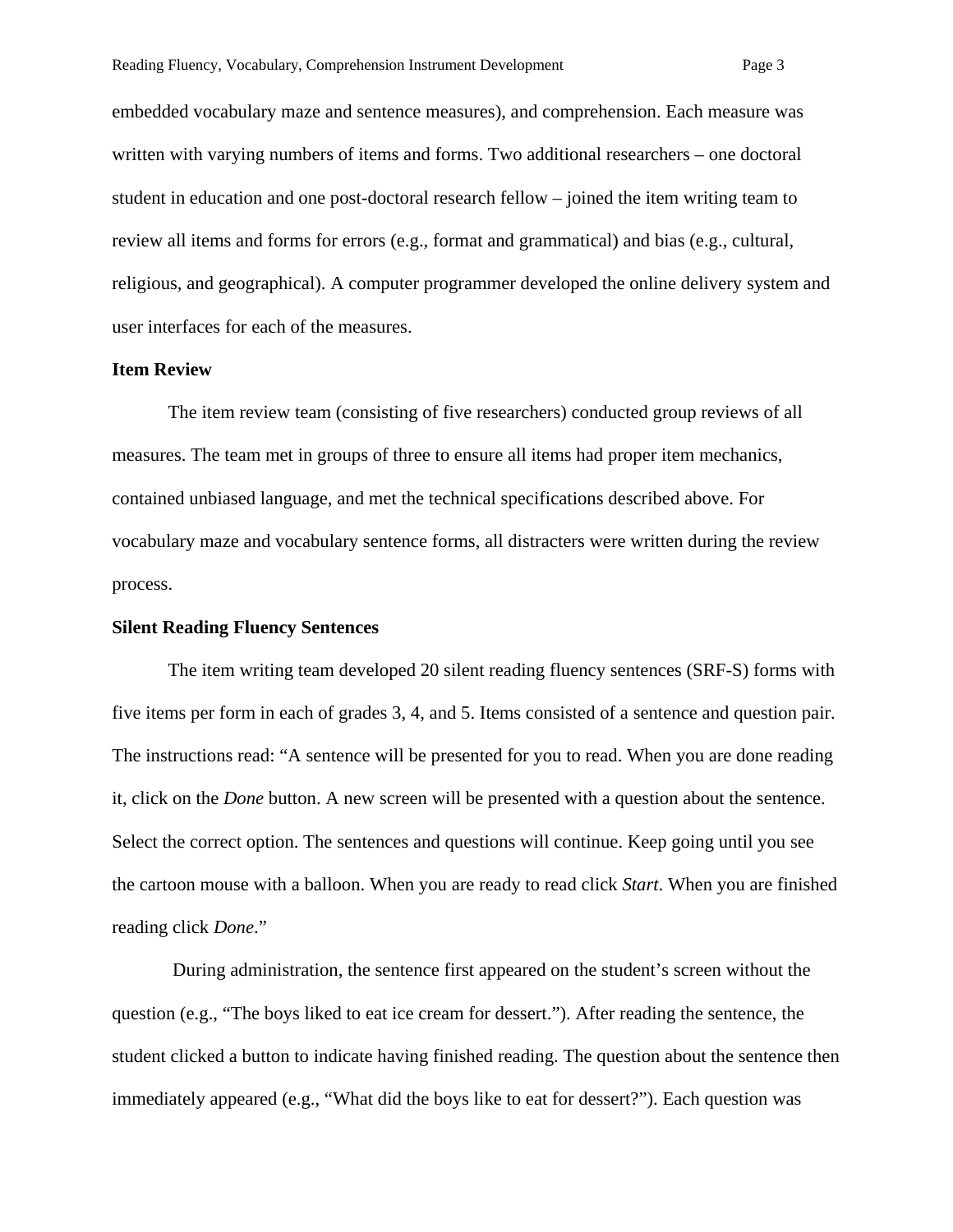presented in a multiple-choice format with three options – a correct response and two distracters. All distracters were purposely selected to be distant, so that the item itself would be quite easy. The items were intended to be easy because the purpose of the questions following the sentences was not to assess comprehension, but to verify that the sentence was read or read correctly. In instances where the student did not read the sentence and simply clicked the "done" button, the question would capture the student's guessing either by recording an unreasonably fast time, and/or an incorrect response to the question.

The team used high frequency, grade-appropriate words and simple grammar for the sentences and questions. The sentences contained between 4 and 14 words. All questions were strictly literal with response options ranging from one to three words. Among the five items per form, three or four of the questions addressed the first half of the sentence, while one or two of the questions addressed the second half of the sentence. All response options were of the same word type (noun, verb, adjective, etc.) and had parallel grammar structure.

The computer captured the time elapsed from when the question *appeared on the screen* to when the student finished reading and clicked *Done*. A word reading fluency estimate was computed by dividing the number of words in the sentence by the elapsed time it took the student to read the sentence. The resulting value was then converted to a "words read per minute" scale by being multiplied by 60. The computer interface automatically recorded data on all student responses and whether the responses were correct or incorrect.

#### **Silent Reading Fluency Maze**

 The item writing team developed 20 silent reading fluency maze (SRF-M) forms in each of Grades 3, 4, and 5. A form consisted of a word reading passage (approximately 100-120 words) with 7 words chosen for omission. The omission of words created an "option point," where the student was required to select the most appropriate word to complete the sentence and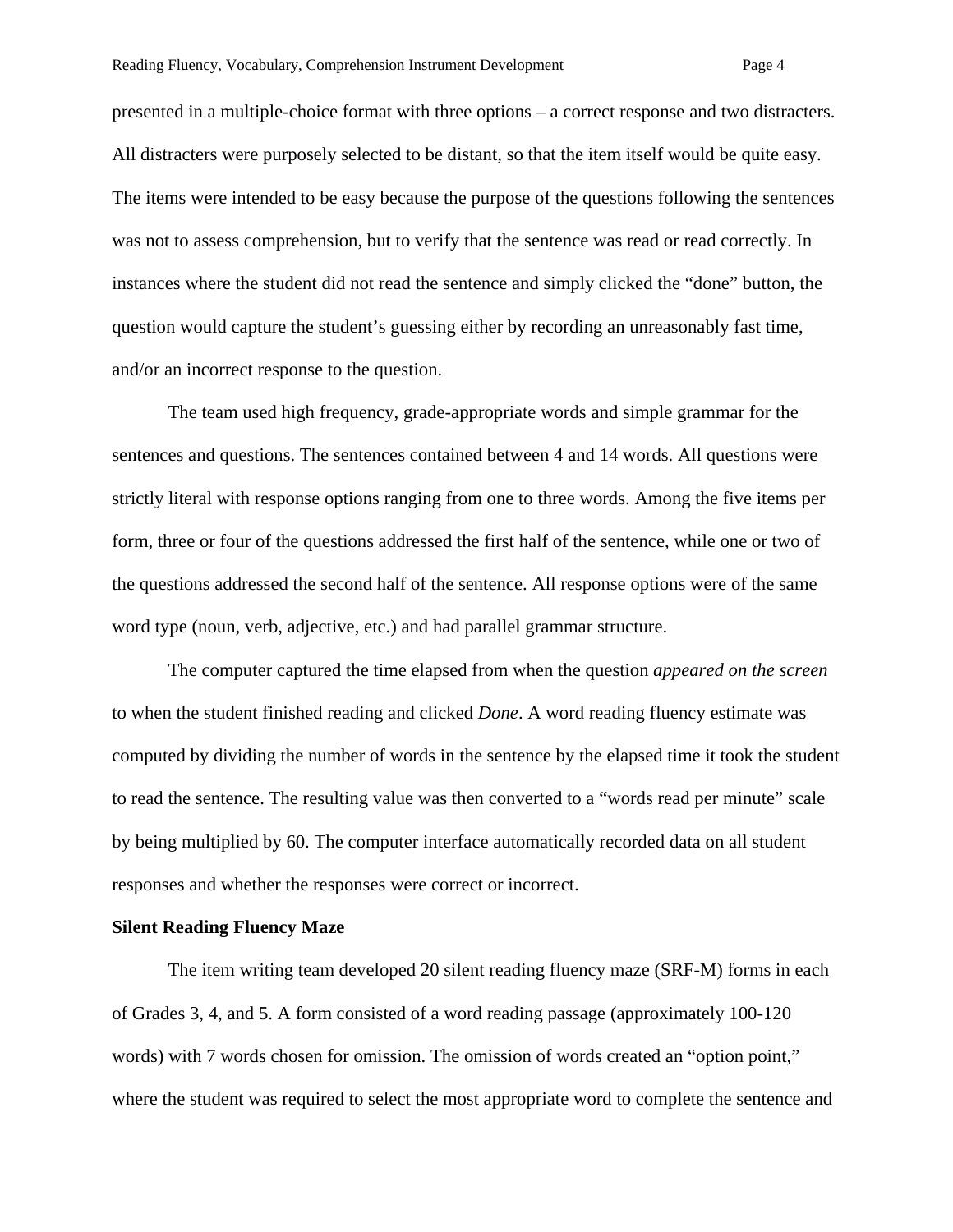the story. The directions read: "A short story will be presented. It will have missing words. Read the sentences up to the missing word and then click to select a word that correctly finishes *the sentence and the story*. Continue reading through the story and select words to correctly finish *the sentence and the story* until you come to the end. When you are ready to read click *Start*. When you are finished reading click *Done*."

After reading the passage, the student would click a button to indicate having completed reading the passage. The interface allowed the student to select only the next answer choice, not any subsequent choices, to prevent skipping ahead. The computer captured the time elapsed from when the student clicked *Start* to when the first answer choice was selected, and the time elapsed from when the student selected an answer choice to when the student selected the next answer choice. The computer recorded the number of words in the passage for the elapsed time event, including the word being selected and the distracter option. A fluency estimate was computed by dividing the number of words within each elapsed time event by the elapsed time, and multiplying by 60 to convert it to words read per minute. The computer interface automatically recorded data on all student responses and whether the responses were correct or incorrect.

 Each passage was approximately 100 words of fictional narrative text within one gradelevel of the targeted grade, as measured by the Flesch-Kincaid readability calculator. The first option point was placed at least 10 words from the beginning of the story, and subsequent option points were spaced evenly apart over the remainder of the story. Omitted words were of varied word types (noun, verb, adjective, particle, etc.). Each option point had two response options. All distracters were purposely selected to be distant, as we were more interested in measuring the time between responses than the accuracy of responses. For this reason, the distracter was not necessarily the same word type as the correct response option. Distracters were made to be easy so that they would require as little thinking time as possible. The answer choices were meant to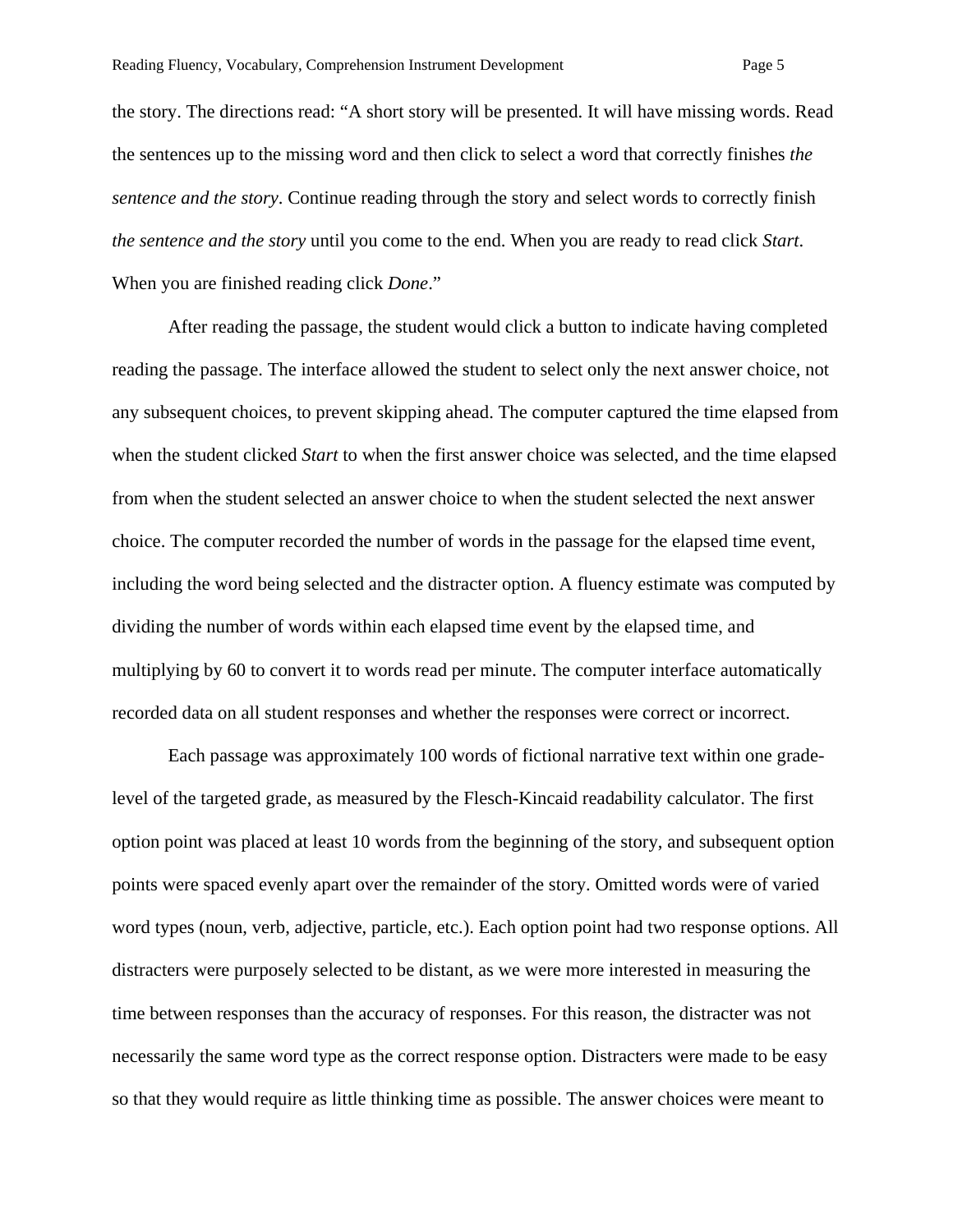serve only to capture students' reading time and to keep students focused, with minimal disruption of fluent reading.

#### **Vocabulary Maze**

The item writing team developed 20 vocabulary maze (VM) forms in each of Grades 3, 4, and 5. Similar to the SRF-M forms, the VM forms had option points where students were prompted to select the most appropriate word given the context of the passage. Each form contained 12 choice points with three response options. The directions read, "A short story will be presented. It will have missing words. Read the sentences up to the missing word and then click to select a word that correctly finishes *the sentence and the story*. Continue reading through the story and select words to correctly finish *the sentence and the story* until you come to the end. When you are ready to read click *Start*. When you are finished reading click *Done*." During administration, the passage would appear for students to read, select the most appropriate word at each option point, and then click a button to indicate having finished reading. The computer captured only students' responses and whether those responses were correct; the computer did not record the time it took for the student to read the passage.

The VM forms were longer than the SRF-M forms, with each passage being approximately 200 words. All forms contained fictional narrative text with grade-level vocabulary words embedded in the text. The first option point was placed at least 10 words from the beginning of the story, and subsequent option points were spaced apart by at least 4 words and distributed evenly throughout the story. Vocabulary words were of varying word types (noun, verb, adjective, adverb, etc.) and were drawn from the Marzano, Kendall, and Paynter (2008) list. This list was further used to select appropriate distracters. Where possible, distracters were of the same word type as the correct option, with one distracter closer in meaning and one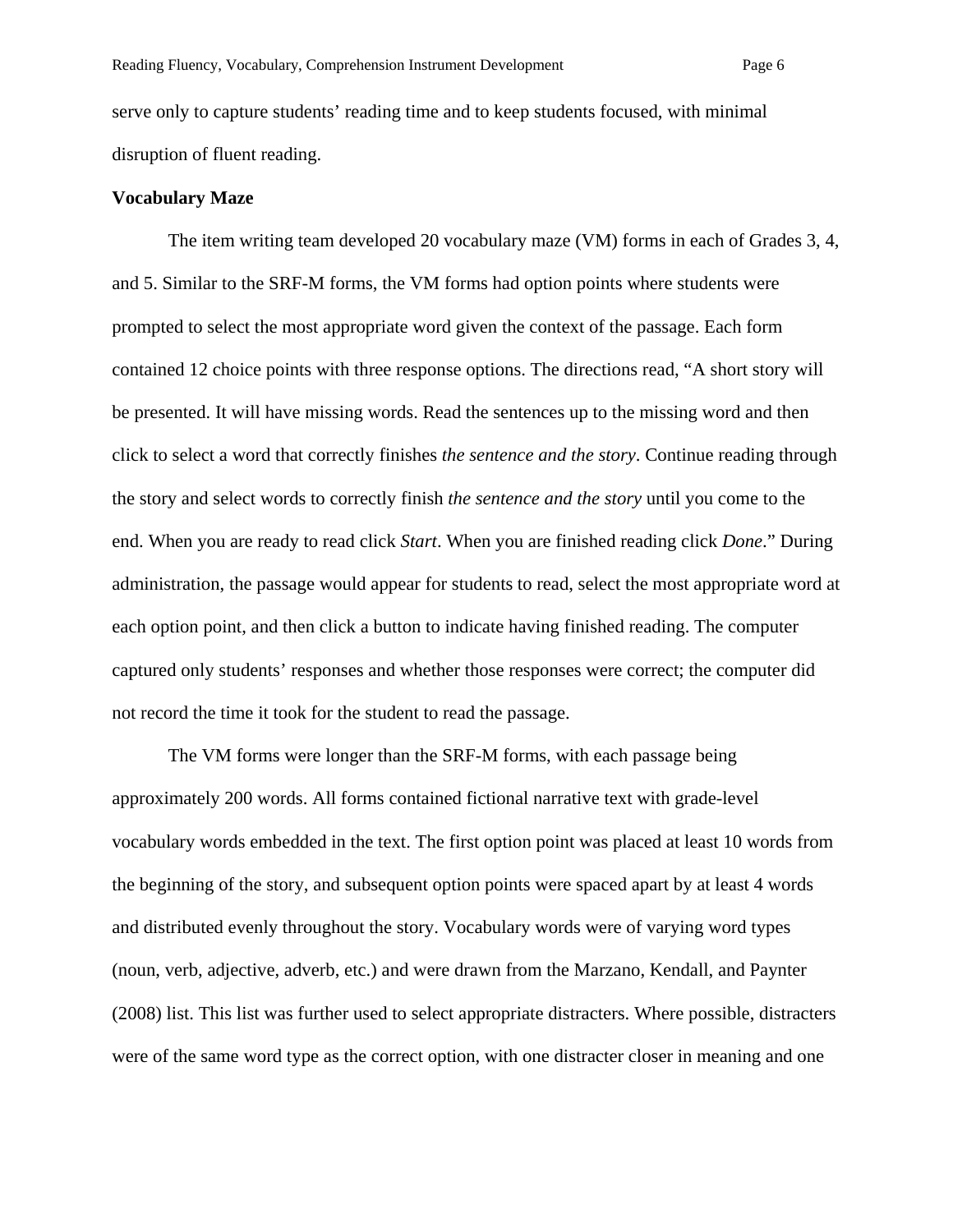distracter more distant. Words used for the correct option were not repeated across any of the forms, though some were used as distracters on other forms.

### **Vocabulary Sentences**

The item writing team developed 20 vocabulary sentence (VS) forms in each of Grades 3, 4, and 5. Each item contained one sentence with one omitted word. The student was prompted to select the most appropriate word given the context of the sentence. Each form contained 13 items with three response options for each item. The directions read: "A series of sentences will be presented with missing words. Read the sentences up to the missing word and then click to select a word that correctly finishes the sentence. Continue reading each sentence and select words to correctly finish them until you come to the last sentence. When you are ready to read click *Start*. When you are finished reading click *Done*." The computer captured only students' responses and whether those responses were correct; the computer did not record the time it took for students to read the passage.

All sentences were written with varied sentence lengths on each form, ranging from approximately 6-18 words per sentence. All targeted vocabulary words and distracters were drawn from the Marzano, Kendall, and Paynter (2008) list at the appropriate grade level. Where possible, distracters were of the same word type as the correct option, with one distracter closer in meaning and one distracter more distant. Words used for the correct option were not repeated across any of the vocabulary sentence or VM forms, though some were used as distracters on other forms.

# **Reading Comprehension**

The item writing team developed three reading comprehension (RC) forms in each of Grades 3, 4, and 5. Each form consisted of a fictional narrative passage of approximately 500 words with seven multiple-choice questions. During administration, students read the passage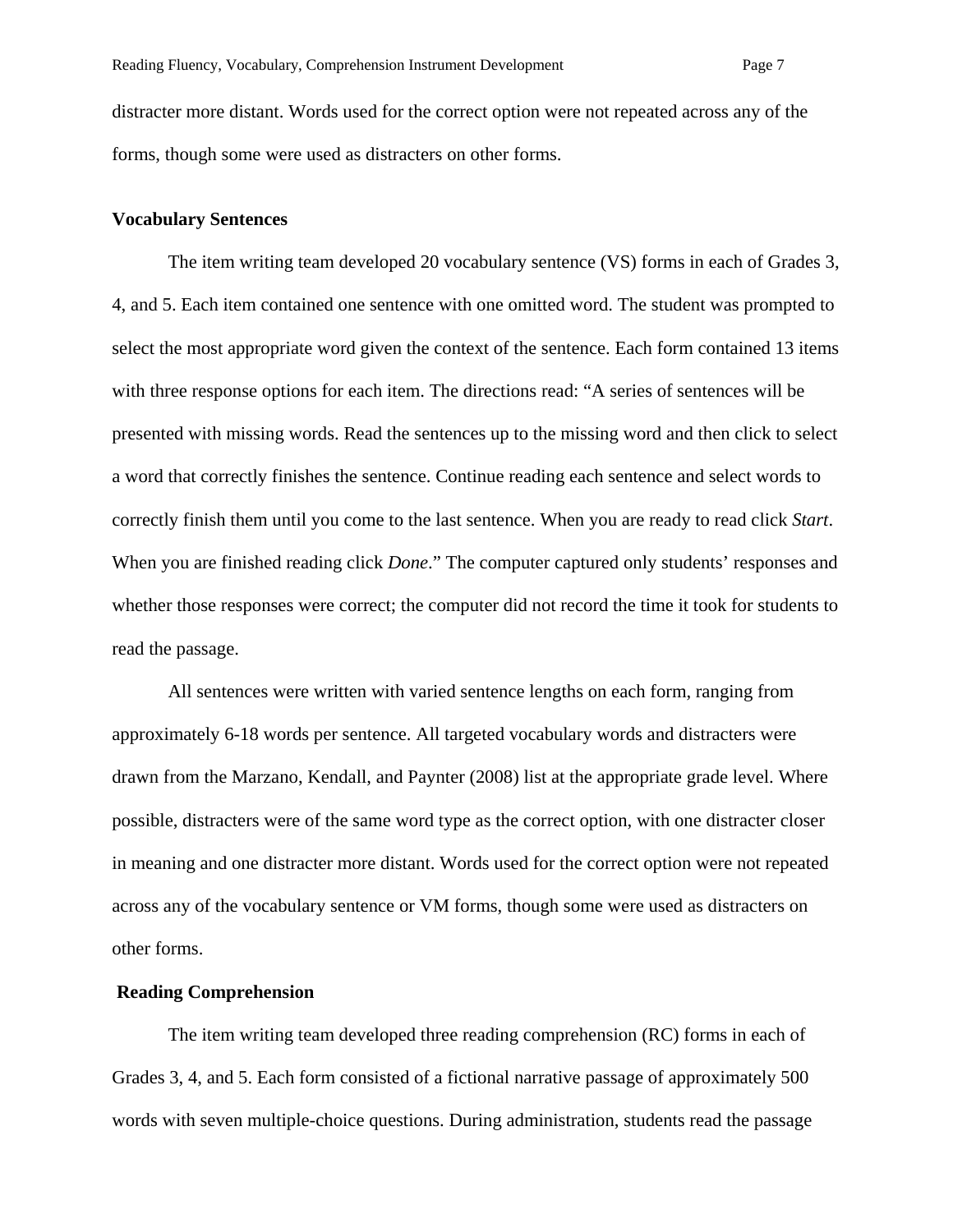from the form administered, then responded to each multiple-choice question. The computer captured only students' responses and whether those responses were correct; the computer did not record the time it took for students to read the passage.

Passages were written to be within one grade level of the target grade for each form, as measured by the Flesch-Kincaid readability calculator. Among the seven questions were four literal and three inferential questions. Literal questions addressed events, details, and sequence of events. Inferential questions addressed prediction, main idea, character motivations, symbolism, and ideas not explicitly stated. Each question had three response options: the correct answer, one close distracter, and one distant distracter. As a rule all distracters were written to have parallel grammar structure to the correct response option.

# **Conclusion**

The development of reading measures designed for computer administration is complex. Information obtained from traditional paper-pencil based reading CBMs is valuable, but administration can be time consuming, as students must be administered each measure individually. The measures reported here are experimental in nature, but they represent a potential step forward in the efficiency of reading CBM. Moving the measures to a computer interface means a whole class of students could potentially take the measures simultaneously in a computer-lab setting. However, moving the measures to a computer interface also required modifications to the paper-pencil based assessments. It remains to be seen if data obtained from the measures reported here will be comparable to data obtained from more traditional oral reading CBM measures. It is likely that the new measures will require a shift in the way we think of the data from CBMs (i.e., silent versus oral reading fluency). But the potential time that computer administration could save educators may make the shift in thinking well worth the effort.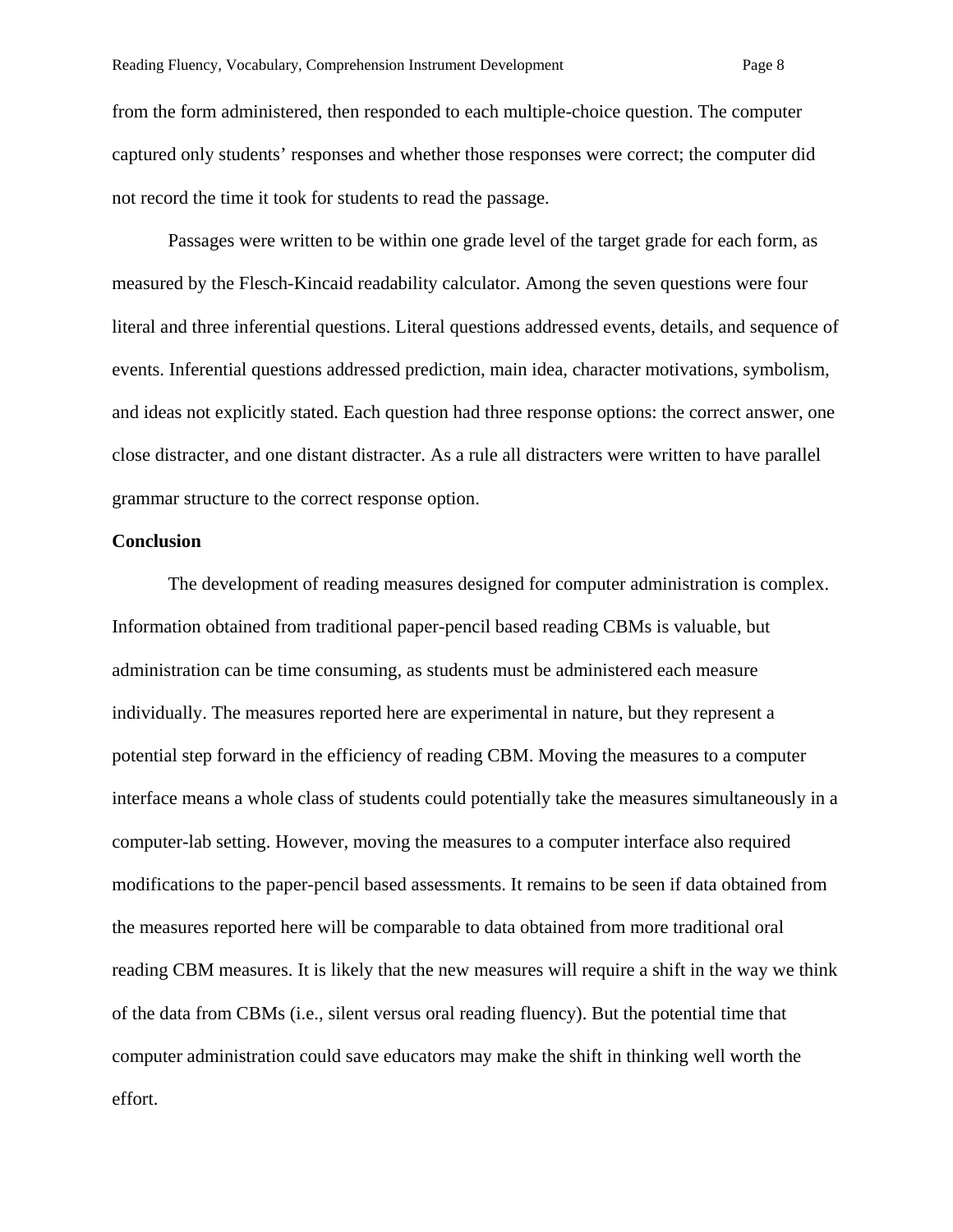### **References**

- Cain, K. & Oakhill, J. V. (1999). Inference making ability and its relation to comprehension failure in young children. *Reading and Writing, 11,* 489-503.
- Deno, S. L. (1985). Curriculum-based measurement: The emerging alternative. *Exceptional Children, 52*, 219-232.
- Deno, S. L., Marston, D., Mirkin, P., Lowry, L., Sindelar, P., & Jenkins, J. (1982). *The use of standard tasks to measure achievement in reading, spelling, and written expression: A normative and developmental study*. Minneapolis, MN, Institute for Research on Learning Disabilities-University of Minnesota.
- Deno, S., Marston, D., & Tindal, G. (1985). Direct and frequent curriculum-based measurement: An alternative for educational decision making. *Special Services in the Schools, 2*, 5-27.
- Espin, C. A., & Deno, S. L. (1994-1995). Curriculum-based measures for secondary students: Utility and task specificity of text-based reading and vocabulary measures for predicting performance on content-area tasks. *Diagnostique, 20*(1-4), 121-142.
- Espin, C. A., & Foegen, A. (1996). Validity of general outcome measures for predicting secondary students' performance on content area tasks. *Exceptional Children, 62*, 497- 514.
- Foegen, A., Espin, C. A., Allinder, R. M., & Markell, M. A. (2001). Translating research into practice: Preservice teachers' beliefs about curriculum-based measurement. *The Journal of Special Education, 34*, 226-236.
- Fuchs, L. S., Deno, S. L., & Marston, D. (1983). Improving the reliability of curriculum based measures of academic skills for psycho-educational decision-making. *Diagnostique, 8*, 135-149.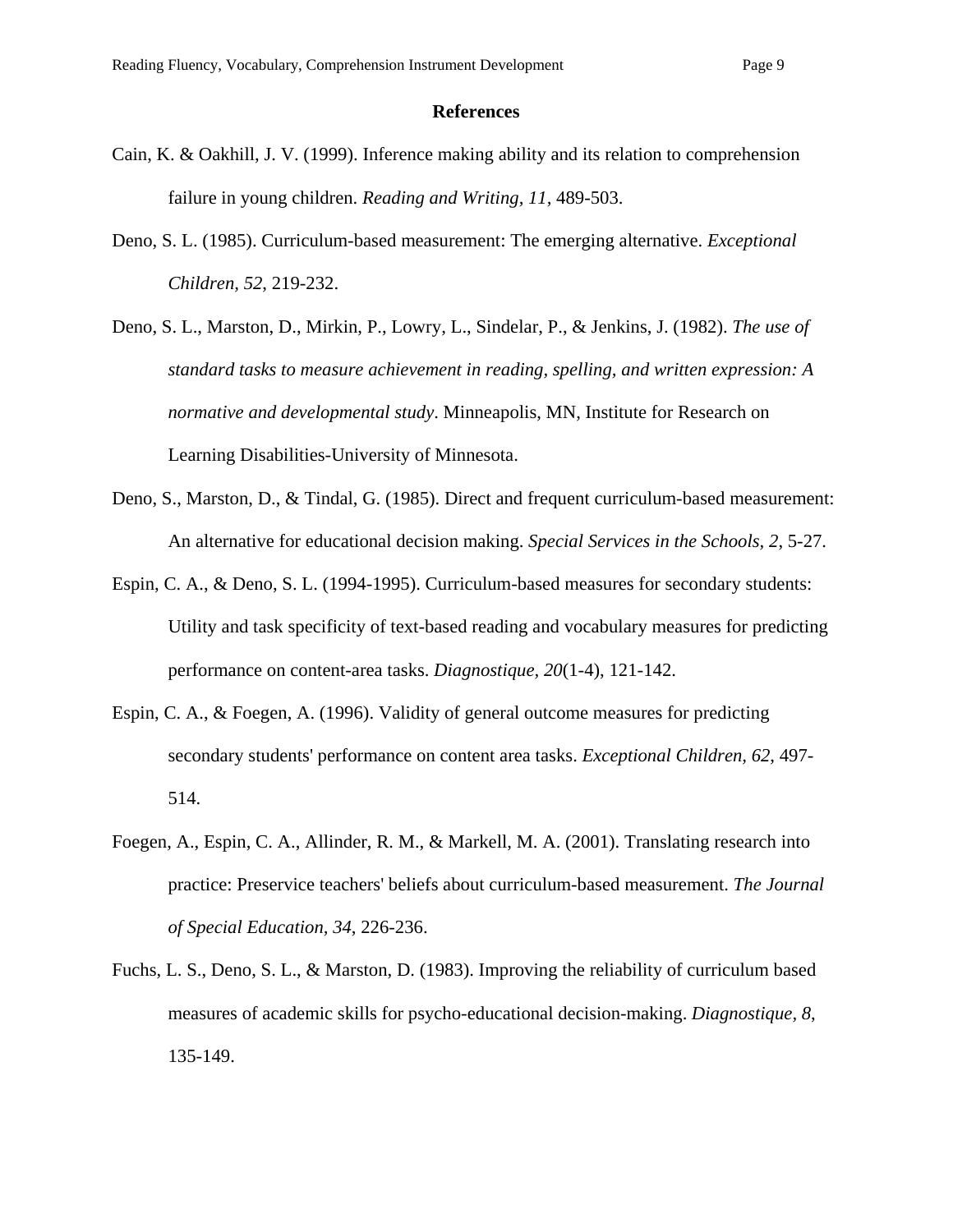- Fuchs, L.S., Deno, S.L., & Mirkin, P.K. (1984). The effects of frequent curriculum based measurement and evaluation on pedagogy, student achievement and student awareness of learning. *American Educational Research Journal, 21,* 449-460.
- Fuchs, L. (2004). The past, present, and future of curriculum-based measurement research. *School Psychology Review, 33*, 188-192.
- Good, R., & Jefferson, G. (1998). Contemporary perspectives on curriculum-based measurement validity. In M. Shinn (Ed.), *Advanced applications of curriculum-based measurement* (pp. 61-88). New York: Guilford Press.
- Jenkins, J. R., & Jewell, M. (1993). Examining the validity of two measures for formative teaching: reading aloud and maze. *Exceptional Children,* 59, 421-432.
- Marston, D., & Magnusson, D. (1985). Implementing curriculum-based measurement in special and regular education settings. *Exceptional Children, 52*, 266-276.
- Marston, D., Deno, S., & Tindal, G. (1983). *A comparison of standardized achievement tests and direct measurement techniques in measuring pupil progress* (Research Rep. No. 126). Minneapolis, MN: University of Minnesota, Institute for Research on Learning Disabilities. (ERIC Document Reproduction Service No. ED 236 198).
- Marzano, R. J., Kendall, J. S., Paynter, D. E. (2008). Appendix: A list of essential words by grade level. In A. E. Farstrup & S. J. Samuels (Eds.), *What research has to say about vocabulary instruction* (pp. 127-202). Newark, DE: International Reading Association.
- Nese, J., Anderson, D., Lai, C. F., & Tindal, G. (2009). *Within-year reading growth by student group: An application of hierarchical linear modeling with curriculum-based measurement*. Unpublished manuscript.